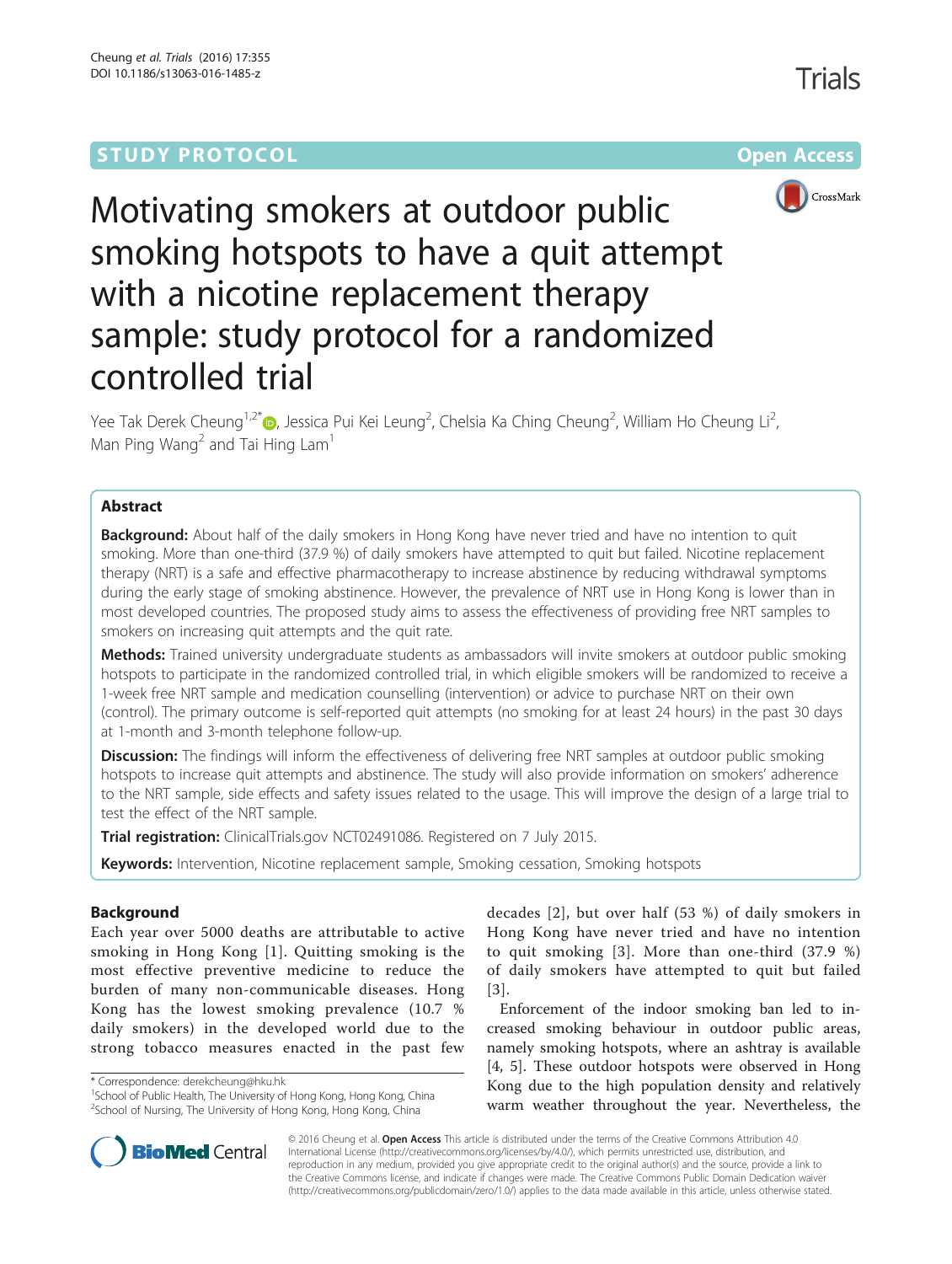increased outdoor smoking allows easier identification of smokers and makes way for a face-to-face approach to proactively offer cessation advice outdoors. Since 2009, our research team and the Hong Kong Council on Smoking and Health have organized the 'Quit to Win' Contest to promote smoking cessation each year and deliver brief smoking cessation advice for the smokers at these hotspots. This approach recruited 1003 smokers in 3 months to participate in a randomized trial testing the effectiveness of a cash incentive and a brief smoking cessation intervention, and yielded a quit rate of 20 % at 6-month follow-up [[6](#page-6-0)] which warrants development of simple interventions in this setting.

Nicotine is highly addictive and many smokers are unable to quit successfully due to withdrawal symptoms. Nicotine replacement therapy (NRT) is a safe and effective pharmacotherapy to reduce these symptoms during early abstinence and to increase the quit rate in the longer term [\[7](#page-6-0)–[9\]](#page-6-0). In Hong Kong, NRT is included in the Hospital Authority Drug Formulary, and can be purchased legally over the counter in a pharmacy or prescribed freely from the Tobacco Control Office's Quitline and many other smoking cessation clinics. However, the prevalence of using NRT in Hong Kong is lower than in most developed countries. In smokers who had previous quit attempts, 96.8 % tried to quit with 'self-determination' and only 23.1 % used prescribed or over-the-counter medication [[3](#page-6-0)]. On the contrary, the corresponding percentage of quitting with medication is at least 40 % in Australia, Canada, the UK, and the USA [[10\]](#page-6-0). The low prevalence of using NRT in Hong Kong may be due to the higher price of NRT per day (\$5.43 per day) [[11](#page-6-0)] than, say, in the USA (US\$2.41– 3.62 per day) [[12\]](#page-6-0). Very few smokers therefore use NRT for their quit attempts, especially those who do not prefer to obtain free NRT from the smoking cessation clinics.

The standard duration of using NRT for smoking cessation is 12 weeks [\[13](#page-6-0), [14\]](#page-6-0). Providing free NRT for 1 or 2 weeks (i.e. a NRT sample) to motivate smokers to quit is theoretically based on catastrophic theory, suggesting that quitters do not necessarily go through the stages of quitting readiness according to the transtheoretical model [[15\]](#page-6-0), but their quit attempts can be initiated by various environmental cues such as sickness [[16](#page-7-0)] and pregnancy [[17\]](#page-7-0). Brief smoking cessation advice and free medication might stimulate smokers to start quitting. Two recent US randomized controlled trials (RCTs) found that a NRT sample increased quitting motivation, confidence and quit attempts in smokers who were not motivated to quit, compared with those who did not receive the sample [[18, 19](#page-7-0)].

The NRT sample might also be beneficial for smokers who have just developed the motivation to quit and will act soon. The Clinical Practice Guideline for smoking cessation recommends that clinicians should advise all smokers to use effective medication for tobacco dependence treatment [[13](#page-6-0)]. Smokers who started to quit shortly after they decided to quit had a higher likelihood of achieving long-term abstinence than smokers who had longer latency between their quitting decision and action [[20](#page-7-0)–[22](#page-7-0)]. Providing a NRT sample and information on NRT for these motivated smokers might be a timely intervention to help them reduce any physical discomfort during quitting and hence increase their abstinence.

Misconception about the safety and efficacy of NRT is associated with a lower interest in using the medication for quit attempts [\[23](#page-7-0)–[25](#page-7-0)]. Nearly half of the smokers thought that NRT was as dangerous as cigarettes, and hence underestimated its efficacy to increase quitting success [\[21](#page-7-0)]. Providing sufficient and scientific information on NRT is therefore important to enhance the adherence to the NRT. We also suggest that increasing literacy in medication, and enhancing smokers' experience in using cessation aids are beneficial. Because both abrupt and gradual cessation with NRT are effective to increase abstinence for motivated and unmotivated smokers [[26, 27](#page-7-0)], NRT users should be well informed about these approaches while making their own decisions.

We propose to conduct a RCT to evaluate the effectiveness of a NRT sample in adult smokers recruited at smoking hotspots. The setting for the recruitment and intervention of the proposed RCT will be similar to the aforementioned Quit to Win Contest, but we will use a free NRT sample as the major intervention instead of a cash incentive. The primary research questions of the present RCT are: will a NRT sample increase quit attempts and abstinence in smokers who are smoking at smoking hotspots; and will a NRT sample increase motivation to quit?

## Methods

#### Trial design

The study aims to motivate smokers to have a quit attempt with a free NRT sample. We will firstly train nurses and university undergraduate students as outreach smoking cessation ambassadors, who will proactively approach the smokers at outdoor smoking hotspots of urban areas, where rubbish bins with a collector of cigarette butts are nearby, and invite them to participate in the two-arm, parallel-group RCT. The subject recruitment will take place at nine selected outdoor smoking hotspots where many smokers will remain and smoke from July 2015 to January 2016. Informed consent will be obtained from all participants. The study flow and the schedule of the study procedures are indicated in Fig. [1](#page-2-0) and Table [1,](#page-3-0) respectively.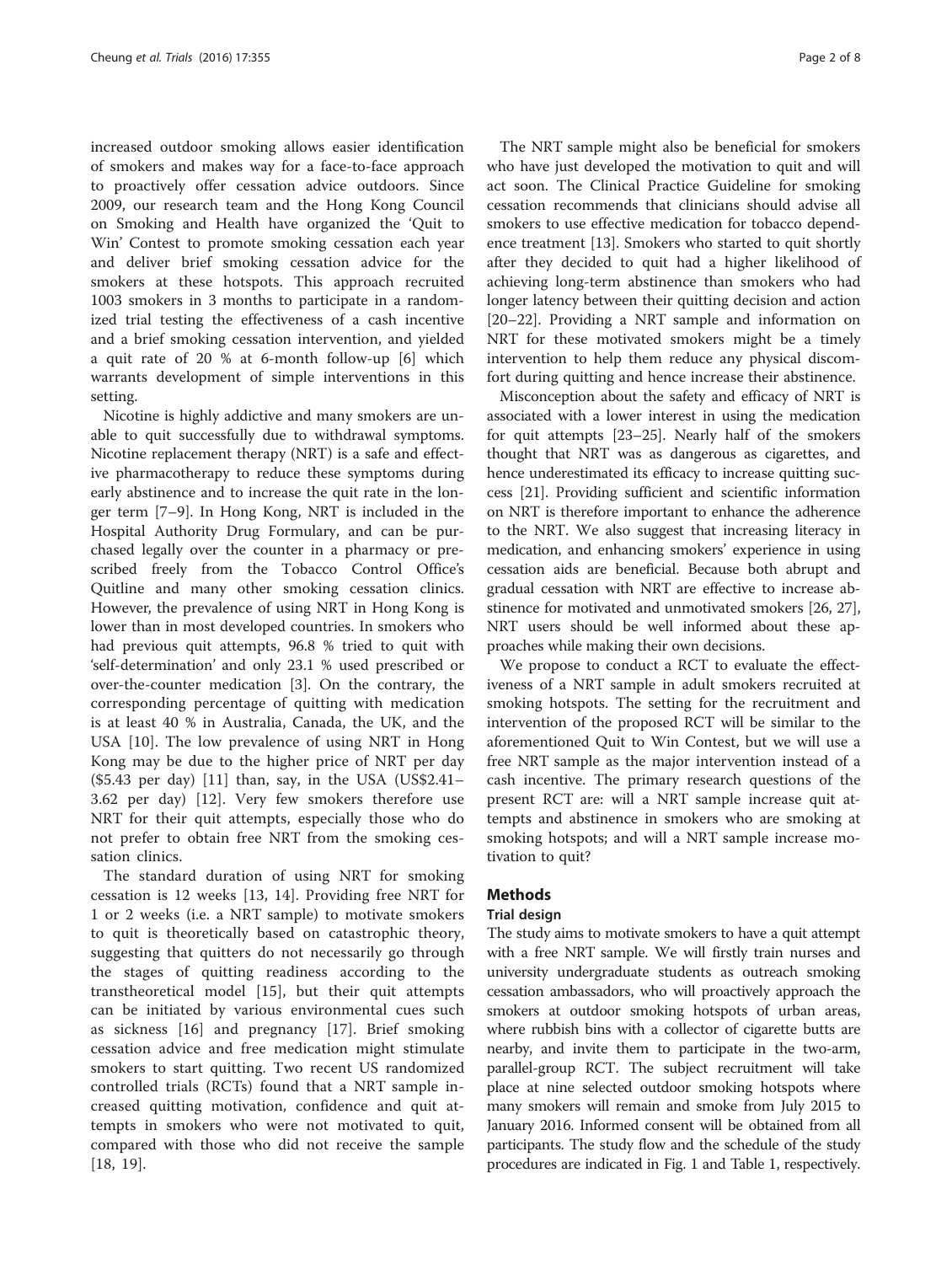<span id="page-2-0"></span>

Our trial design has followed the SPIRIT checklist for standard protocol items (see Additional file 1).

#### Subjects

Smokers with the following inclusion criteria will be invited to participate in our RCT: aged 18 years or older; smoked 10 cigarettes or more per day in the past week; able to read and speak Chinese; have not used NRT for the past 3 months; have no severe angina and serious cardiac

## Procedures

We will train the smoking cessation ambassadors for the subject recruitment and delivery of interventions to the subjects. Recruitment of outreach smoking cessation ambassadors will be conducted through sending mass mails to students of the University of Hong Kong.

arrhythmias; have not suffered an acute myocardial event in the past 4 weeks; and not pregnant and breastfeeding.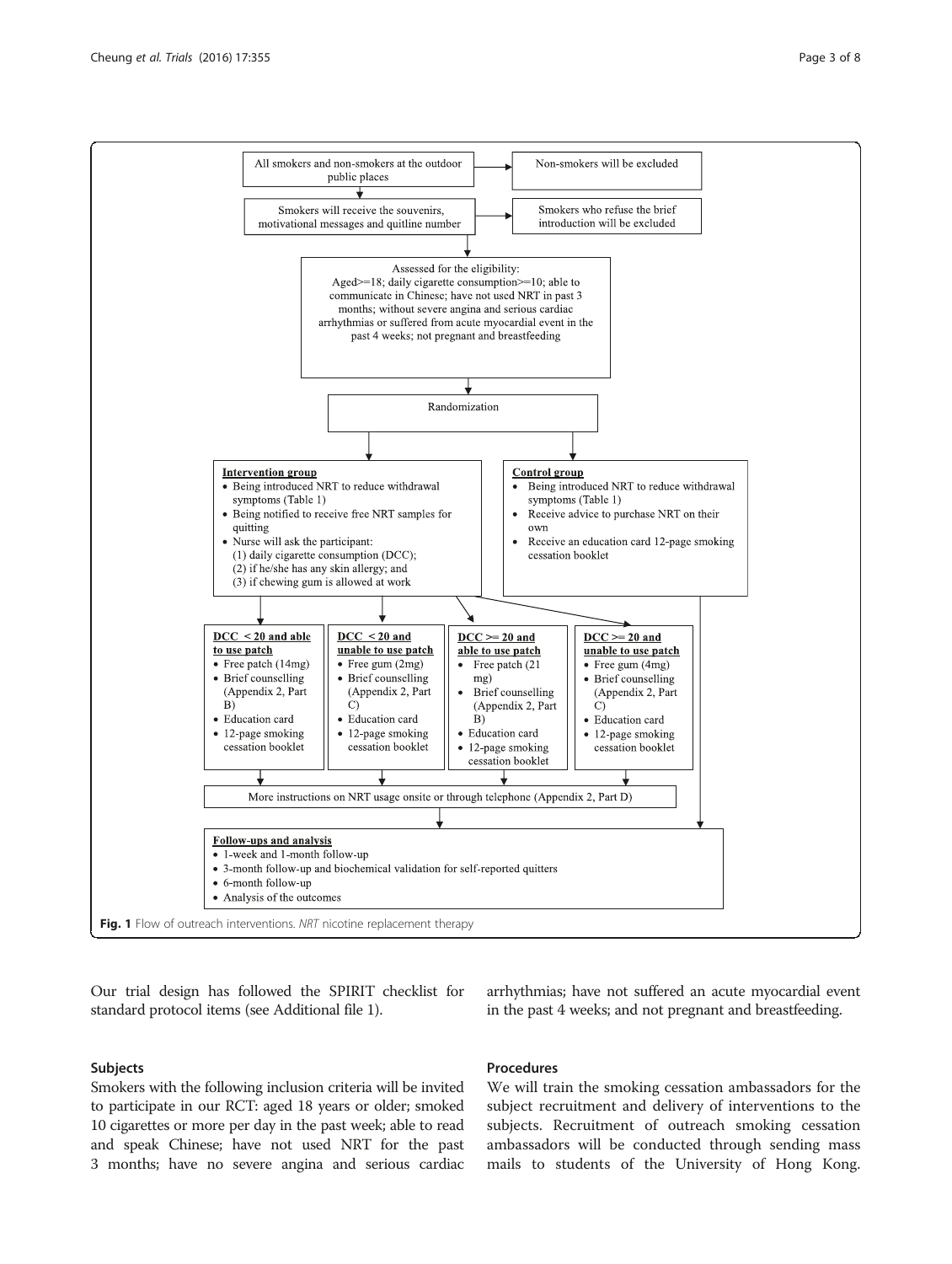#### <span id="page-3-0"></span>Table 1 Schedule of enrolment, interventions and assessments

| Time point                                              | Study period          |                        |                 |         |          |          |
|---------------------------------------------------------|-----------------------|------------------------|-----------------|---------|----------|----------|
|                                                         | Enrolment<br>Baseline | Allocation<br>Baseline | Post-allocation |         |          |          |
|                                                         |                       |                        | 1 week          | 1 month | 3 months | 6 months |
| Enrolment                                               |                       |                        |                 |         |          |          |
| Eligibility screen                                      | Χ                     |                        |                 |         |          |          |
| Informed consent                                        | X                     |                        |                 |         |          |          |
| Allocation                                              |                       | $\times$               |                 |         |          |          |
| Interventions                                           |                       |                        |                 |         |          |          |
| Intervention group                                      |                       | $\times$               |                 |         |          |          |
| Control group                                           |                       | $\times$               |                 |         |          |          |
| Assessments                                             |                       |                        |                 |         |          |          |
| Socio-demographic                                       | Χ                     | $\times$               |                 |         |          |          |
| Daily cigarette consumption                             |                       | Χ                      | $\times$        | Χ       | $\times$ | Χ        |
| Intention to quit                                       |                       | Χ                      | Χ               | Χ       | X        | Χ        |
| Self-reported quitting outcomes                         |                       |                        | Χ               | Χ       | $\times$ | Χ        |
| Perceived importance, confidence and difficulty to quit |                       |                        | $\times$        | X       | $\times$ | Χ        |
| Use of NRT                                              |                       |                        | Χ               | X       | Χ        | Χ        |
| Biochemically validated quitting outcomes               |                       |                        | Χ               | Χ       | Χ        | Χ        |

NRT nicotine replacement therapy

Retired nurses who are now providing counselling services in our existing smoking cessation projects will also be recruited. They will be invited to participate in a training programme about smoking cessation counselling and pharmacotherapy in assisting smokers to quit smoking. Our research team (comprised of physicians and nurses) will develop the training materials and intervention guides based on the principles of the US Agency for Health Care Policy and Research (AHCPR) guidelines [[28](#page-7-0)] and the guidelines of the National Institutes of Health [\[29](#page-7-0)] and World Health Organization [\[30\]](#page-7-0). The training content will cover: the tobacco epidemic in Hong Kong; the health hazards of smoking; basic skills in assessing smoking dependence and quitting readiness; knowledge of smoking cessation medication (types of NRT, adherence, side effects, etc.); and brief counselling skills. At the end of the training, participants should be capable of delivering a brief smoking cessation intervention, which includes providing advice on using NRT.

Smoking cessation ambassadors will be paired up to approach the smokers and distribute souvenirs at the outdoor smoking hotspots in daytime. The souvenirs will include a small pack of tissue paper, with motivational messages (e.g. one in two smokers will be killed by smoking), quitline number (e.g. Quitline of Tobacco Control Office 1833183) and other resources for smoking cessation services printed on the tissue-paper pack. If the smoker is willing to accept the souvenir and talk to the ambassador, one ambassador will ask further questions

related to eligibility through an informal conversation. If the subject is eligible, the ambassador will introduce our RCT and NRT (about its side effects), seek his/her consent to participate and complete a one-page questionnaire on his/her behalf. The other ambassador will then randomize the subject by the sequentially numbered, opaque sealed envelopes (SNOSE) method.

#### Interventions

The ambassador will help the subjects in the intervention group decide which type of NRT product (patch or gum) he/she can use and advise him/her on how to use the NRT based on his/her smoking habit and daily cigarette consumption. He/she will also be provided with an education card about NRT and a 12-page smoking cessation booklet (Fig. [1](#page-2-0)). Based on the experience of the previous trials [\[11](#page-6-0), [31](#page-7-0), [32\]](#page-7-0), the choice of NRT (patch or gum) will be made according to the subject's preference and the ambassador will provide medication counselling. Afterwards, the subjects will receive a free pack of 1-week NRT. If the subject is willing to continue the counselling at recruitment, the ambassador will introduce the NRT's side effects, adherence and effectiveness (Table [2\)](#page-4-0). Otherwise, the ambassador will contact the subject to provide such details and enquire about his/her usage of NRT by telephone within 2 days.

The control group subjects will be given the same advice on using NRT by the ambassador as the intervention group. The subjects will be suggested to purchase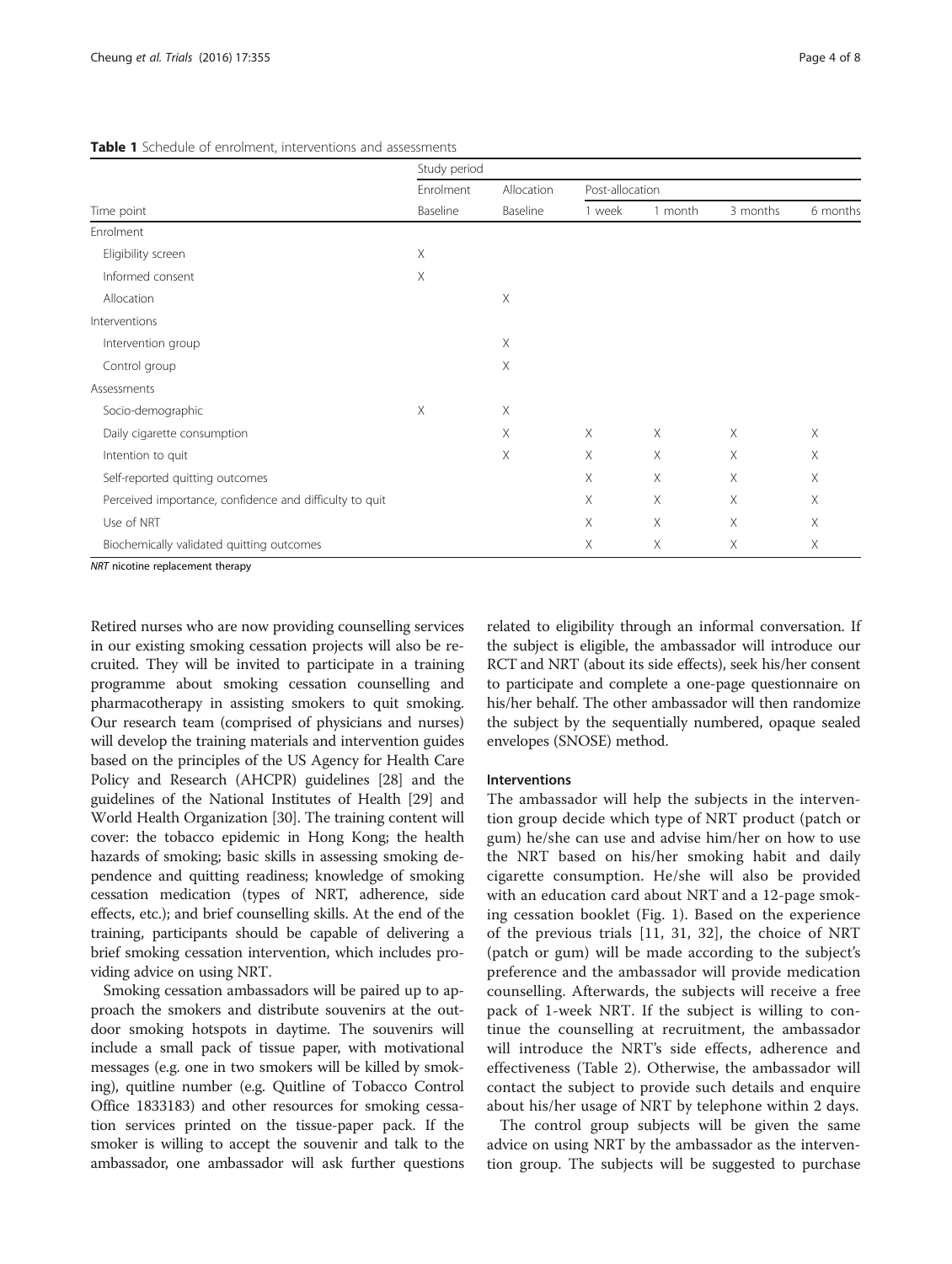#### <span id="page-4-0"></span>Table 2 Counselling content for the intervention group

Part A: Introduction of NRT

- 1. Quitting smoking may cause withdrawal symptoms, such as irritability, insomnia, frustration, anxiety, restlessness and craving for cigarettes
- 2. Nicotine gum and patch can help relieve these symptoms
- 3. Nicotine products are far less dangerous than cigarette smoking
- 4. Scientific evidence strongly supports that NRT increases the quit rate and is a safe product.
- Part B: Brief instruction for NRT patch
	- 1. Apply patch on clean and dry skin on the chest, back, upper arms, hips, etc.
	- 2. Apply one patch per day and remove before sleep
	- 3. Change the patch site daily to avoid skin irritation

Part C: Brief instruction for NRT gum

- 1. Steps of chewing gum: slowly chew the gum 10–15 times  $\rightarrow$  the taste gradually becomes stronger  $\rightarrow$  park the gum in the buccal area for about 1–2 minutes  $\rightarrow$  the taste gradually becomes lighter  $\rightarrow$  repeat the above steps
- 2. Avoid soft drinks, coffee and fruit juice 15 minutes before chewing
- 3. Daily dosage should not be more than 15 pieces

Part D: Detailed instructions on NRT usage

- 1. Minor side effects may appear such as insomnia, skin irritation, jaw ache, hiccups and mouth soreness, but they will disappear after a few days
- 2. Make using NRT a daily habit
- 3. The standard medication period is 8 weeks. Suggest the participants continue medication after using all samples
- 4. Suggest the participants continue to use patch/gum even though feeling able to maintain abstinence
- 5. Must reduce or quit smoking during using patch/gum, otherwise it will increase the intake of nicotine
- 6. Tell others that you are using NRT, so that they can remind you to use it
- 7. Advise the participant to have healthy food intake and exercise to prevent weight gain during quitting
- 8. Our counsellor will call the participants to follow-up the usage after 1 week
- 9. Ask the participant to send back unused NRT to us in the enclosed envelope

10. Call the quitline (1833183) for further enquires

NRT nicotine replacement therapy

NRT on their own, but will not be given the sample. The same education card and the smoking cessation booklet will be provided.

#### **Outcomes**

The primary outcome is the proportion of any selfreported quit attempts (no smoking for at least 24 hours) in the past month at 1-month and 3-month follow-up. The secondary outcomes are self-reported 7-day point prevalence of abstinence at 1-month, 3-month and 6 month follow-up, perceived importance, confidence and

difficulty to quit (scale 0–10) at all follow-up stages, proportion of using NRT in the past week or past month, and biochemically validated abstinence at 1-month follow-up.

At 1 week and 1, 3 and 6 months after recruitment, all subjects will be contacted by a trained interviewer via telephone for a survey of assessing these outcomes. After the survey, the interviewer will discuss any difficulties in quitting and using NRT with the subject. At least seven call attempts at different time points will be made before the subject is considered a loss to follow-up. Subjects who report no smoking in the past 7 days will be considered self-reported quitters. Self-reported quitters at 1 month will be invited to participate in a biochemical validation including measurement of exhaled carbon monoxide (CO) and salivary cotinine level by NicAlert® strips ([http://](http://www.nymox.com/default.action?itemid=45) [www.nymox.com/default.action?itemid=45](http://www.nymox.com/default.action?itemid=45)) near their residence. The criteria for validated abstinence were exhaled  $CO < 4$  ppm and salivary cotinine  $< 10$  ng/ml [\[33](#page-7-0), [34](#page-7-0)].

#### Sample size determination

Since the RCT will generate preliminary estimates for effectiveness of the NRT sample, we propose the sample size as 50 for each arm (i.e. total sample size  $= 100$ ). A similar RCT conducted by Jardin et al. [[19\]](#page-7-0) which evaluated the effectiveness of 2-week free NRT to help nonmotivated smokers to quit smoking was used for the power estimation. The results showed that the 3-month quit attempt rate of receiving free NRT was significantly higher than for those who only received a quitline referral (32 % vs 16 %,  $p = 0.05$ ). The relative risk (RR) is therefore determined  $(32 \frac{8}{16} \% = 2.0)$ . Based on the RR of 2.0 and the 100 subjects, the power and type I error for detecting the difference using the Fisher's exact test will be 69.7 % and 0.08. Based on our recent experience with the same recruitment method and setting, the successful recruitment rate was about 15.4 % (1254/8063). We therefore estimate we have to approach 650 smokers to achieve the target sample size.

#### Randomization

The individual randomization method by SNOSE will be used to ensure the allocation sequence is concealed from both ambassadors and participants before the group allocation [[35, 36\]](#page-7-0). The primary investigator will prepare about 150 identical, opaque, sealed, A5-sized envelops, with a unique three-digit serial number on the cover of each envelope as an identifier. Half of the envelopes will each contain an eligibility form, an education card of NRT and an action plan for the intervention group. The remaining half will contain the same eligibility form and education card, and an action plan for the control group. After inserting the intervention materials in the envelopes, they will be shuffled and then numbered. When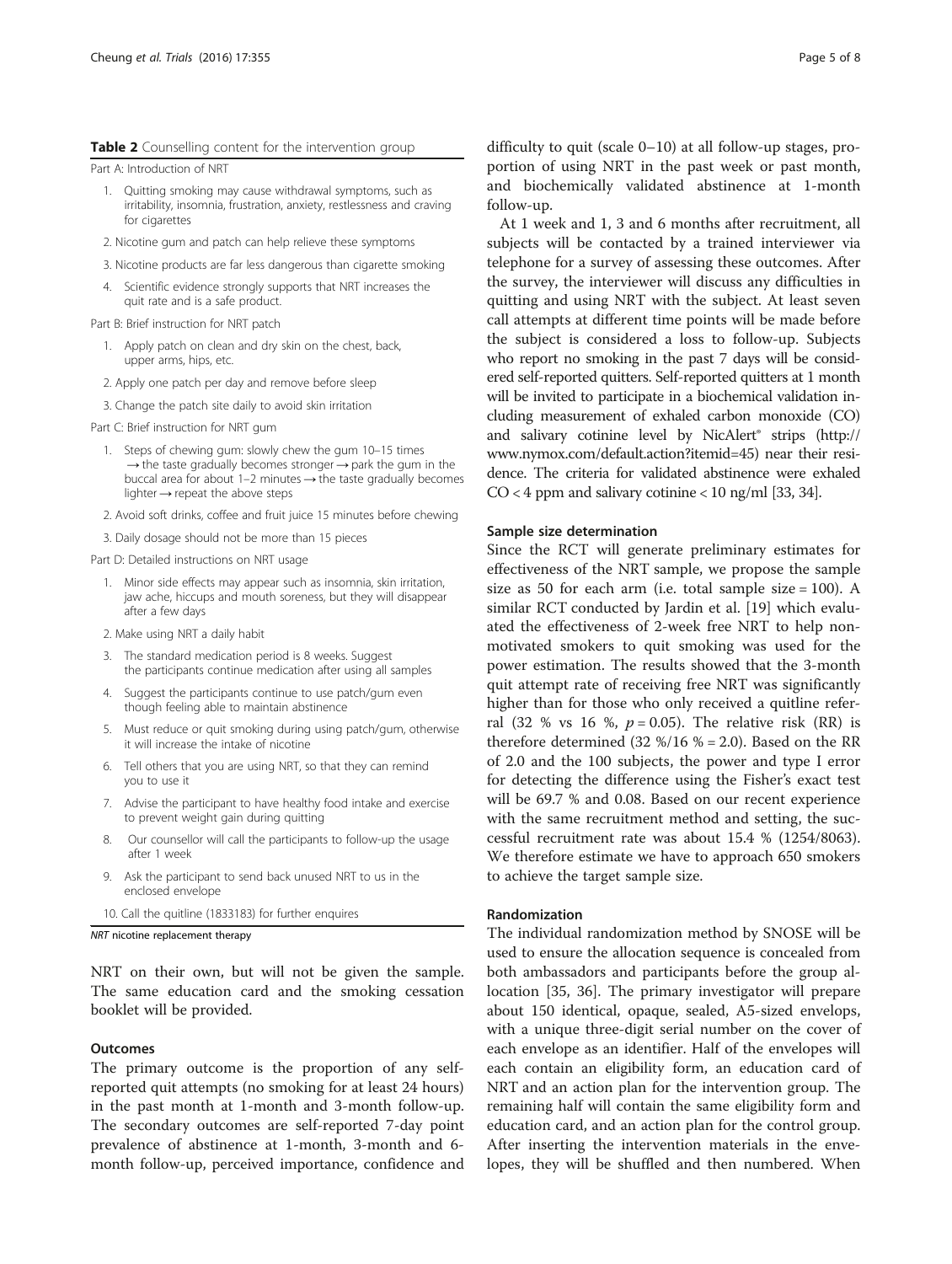the subject consents to participate, the ambassadors will open one envelope according to the sequence of the serial number and assign the treatment condition based on the action plan.

#### Allocation concealment

The group allocation will not be known by the subjects and the ambassador before the assignment allocation. In reality, smokers often linger and smoke for just about a few minutes at the hotspots, and then leave. Also, there are far more smokers than ambassadors in our selected outdoor hotpots. Therefore, the smokers may not notice the procedures of the enrolment of other subjects clearly. In addition, not all smokers want to be approached by strangers, and finally very few of them will agree to participate in the RCT, which is expected. Therefore, our ambassadors can rarely approach and recruit a new subject quickly after finishing the enrolment of a previous subject. It is unlikely that their decision to join the RCT is greatly influenced by what they have observed from others' enrolment and intervention. Although the control group subjects may see that other subjects receive the NRT sample, the impact on the enrolment and group allocation is limited in reality.

#### Blinding

Outcome assessors at follow-up will be blinded to the treatment condition of each participant when they assess the primary and secondary outcomes, but they may not be blinded in future follow-up due to disclosure of the treatment condition by the subject during the interview. To prevent this, follow-up duties will be done by five or more interviewers, and follow-up of a particular subject may be done by different interviewers. The biochemical validation will be done by a staff member who has not delivered the intervention and conducted the telephone follow-up. Yet all subjects will not be blinded, because they will receive the behavioural intervention.

#### Statistical analyses

All data will be entered and analysed by SPSS for Windows version 20. The rate of quit attempts and 7-day point prevalence of abstinence will be assessed with the chisquare test and odds ratios of logistic regression. Continuous variables of perceived importance, confidence and difficulty to quit will be tested with repeatedmeasures ANOVA. Both intention-to-treat (assuming missing subjects have no changes) and complete case analyses will be done.

#### Data quality control

Either the research nurse, the principal investigator or the research coordinator will coordinate the fieldwork at each

recruitment site. All of the fieldwork and data management will be monitored by the other two co-investigators (MPW and WHCL). The principal investigator will randomly select five intervention sites by simple individual randomization for checking of intervention fidelity. The research assistant and the investigators will have weekly meetings to review the study progress and procedures and to discuss any adverse events or dropouts. In view of the small sample size and short study period, a data monitoring committee, interim analysis and stopping guidelines will not be necessary. The data collection, management, analysis, interpretation and production of publications will be independent from the funding bodies and other competing interests. The trial results will be disseminated via journal publication and conference presentation, without exposing the identity of the trial subjects.

#### Ethics, consent and permissions

The study protocol has been approved by the Institutional Review Board of the University of Hong Kong/Hospital Authority Hong Kong West Cluster (IRB reference number: UW 15-232). Written consent will be sought from all subjects to participate in this RCT, which will permit the investigators to disseminate the trial results and the study protocol via publications, without showing individual information.

All questionnaires will be stored in a cupboard with keys kept by the principal investigator and the research assistant only. The data will be kept for 10 years upon completion of the study. Electronic datasets of personal information and contact information will be encrypted and separated from the research dataset during the study period, and will be destroyed after the said storage period.

NRT has been proven an effective and safe aid for smoking cessation, which can be purchased over the counter in pharmacies or prescribed freely in smoking cessation clinics in Hong Kong. A common side effect of a nicotine patch is skin reaction. About 50 % of patients using the nicotine patch will experience a local skin reaction. The reaction is usually mild and self-limiting, but occasionally worsens over the course of therapy. Local treatment with hydrocortisone cream (1 %) or triamcinolone cream (0.5 %) and rotating patch sites may ameliorate such local reaction. In fewer than 5 % of patients, such reaction requires the discontinuation of the NRT. Other side effects are insomnia and/or vivid dreams. Common side effects of nicotine gum include mouth soreness, hiccups, dyspepsia and jaw ache. These effects are generally mild and transient, and can often be alleviated by correcting the patient's chewing technique [[13\]](#page-6-0) or correcting the patient's using habit. All subjects will be asked at telephone follow-up if they suffer from these side effects. If so, the counsellor will provide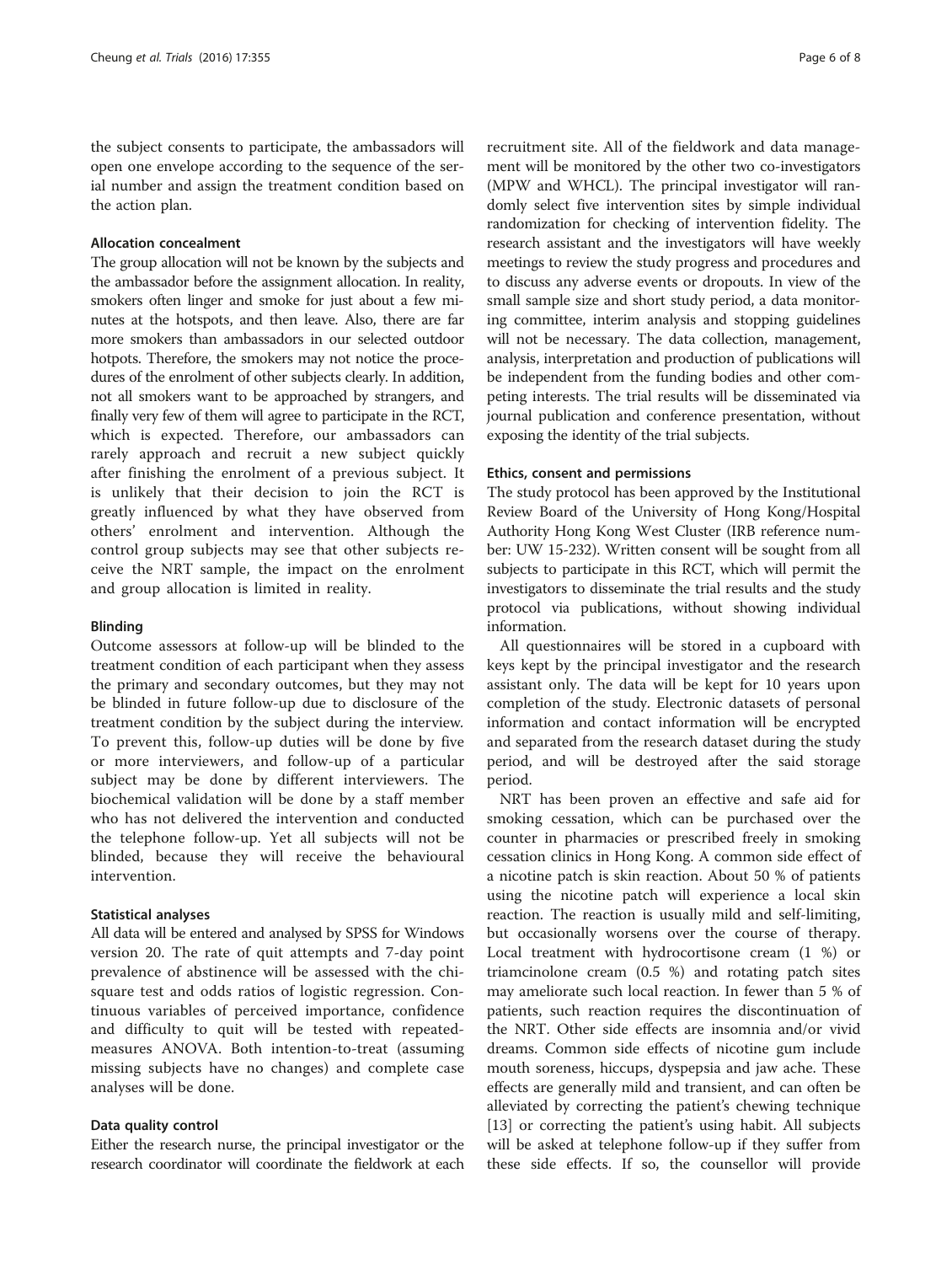<span id="page-6-0"></span>counselling on the usage. If the side effects are serious, the counsellor will ask them to cease usage.

## **Discussion**

Previous studies strongly supported that NRT is a safe and effective smoking cessation aid for smokers [7–9], but the low literacy reduces the using prevalence. Despite the widespread promotion of smoking cessation messages, an increase in the proportion of hardcore smokers and a reduction in the quit rate support that more effective methods for promoting cessation aids are needed [[37\]](#page-7-0). The present RCT will assess whether providing a NRT sample is an effective health promotion strategy to enhance more quit attempts and increase abstinence. In addition to the effectiveness in quitting, the present RCT will yield more information on the adherence to the NRT sample, side effects and safety of NRT usage, and will also test whether the NRT sample and counselling increase quit motivation. These findings will provide insights towards enhancing smoking cessation services and constructing a larger trial to test the population effect in the near future.

A proactive approach with telephone 'cold-calling' or health records has been used by other studies, and was effective to increase abstinence [\[38](#page-7-0), [39\]](#page-7-0). The present study is the first to extend this approach by directly initiating a face-to-face conversation with the smokers and then providing medication samples at smoking hotspots. These smokers may be less motivated to quit than those who seek cessation services through clinics or quitline. Because unmotivated smokers comprise a large proportion of smokers in Chinese communities, both in the China mainland and Hong Kong [3, [40](#page-7-0)], the present study will increase understanding on how to help these unmotivated smokers quit.

#### Trial status

The recruitment is ongoing.

## Additional file

[Additional file 1:](dx.doi.org/10.1186/s13063-016-1485-z) SPIRIT checklist for standard protocol items. (DOC 117 kb)

#### Abbreviations

NRT, nicotine replacement therapy; RCT, randomized controlled trial; RR, relative risk; SNOSE, sequentially numbered, opaque sealed envelopes

#### Acknowledgements

The authors thank the Health Care and Promotion Fund of the Food and Health Bureau (Project Number: 06130205) and the Small Project Funding of the University of Hong Kong Committee on Research and Conference Grants (Project Number: 201409176211) for funding this study (Project Number: 201409176211). They would also like to show gratitude to Dr Lee Chun Fan for his advice for the trial design and manuscript revision.

#### Authors' contributions

YTDC, WHCL, MPW and THL contributed to the conception and design of the study, and writing and editing of the manuscript. YTDC, CKCC and JL contributed to the design of the intervention and operation of the study. All authors read and approved the final manuscript.

#### Competing interests

All authors have no connection with any researchers in the tobacco, alcohol, pharmaceutical or gaming industries or anybody substantially funded by one of these organizations, except that Prof. TH Lam is the principal investigator of the FAMILY project funded by the Hong Kong Jockey Club Charities Trust. The study design, data collection, management, analysis, interpretation and production of this manuscript are independent from the funding bodies and other competing interests.

#### Received: 28 November 2015 Accepted: 3 June 2016 Published online: 26 July 2016

#### References

- 1. McGhee S, Ho L, Lapsley H, Chau J, Cheung W, Ho S, Pow M, Lam T, Hedley A. Cost of tobacco-related diseases, including passive smoking, in Hong Kong. Tob Control. 2006;15:125–30.
- 2. Koplan JP, An WK, Lam RMK. Hong Kong: a model of successful tobacco control in China. Lancet. 2010;375(9723):1330–1.
- 3. Census & Statistics Department (Hong Kong SAR Government). Thematic Household Survey, Report No. 53: Pattern of Smoking. Hong Kong: Census & Statistics Department; 2013.
- 4. Ashley M, Saunders P, Mullard G, Prasad K, Mariner D, Williamson J, Richter A. Smoking intensity before and after introduction of the public place smoking ban in Scotland. Regul Toxicol Pharmacol. 2011;61(3, Suppl):S60–5.
- 5. Kennedy RD, Behm I, Craig L, Thompson ME, Fong GT, Guignard R, Beck F. Outdoor smoking behaviour and support for outdoor smoking restrictions before and after France's national smoking ban. Eur J Public Health. 2012;22 Suppl 1:29–34.
- 6. Chan SSC, Wong DCN, Cheung YTD, Leung DYP, Lau L, Lai V, Lam T-H. A block randomized controlled trial of a brief smoking cessation counselling and advice through short message service on participants who joined the Quit to Win Contest in Hong Kong. Health Educ Res. 2015;30(4):609–21.
- 7. Kasza KA, Hyland AJ, Borland R, McNeill AD, Bansal-Travers M, Fix BV, Hammond D, Fong GT, Cummings KM. Effectiveness of stop-smoking medications: findings from the International Tobacco Control (ITC) Four Country Survey. Addiction. 2013;108(1):193–202.
- 8. Lancaster T, Stead L, Silagy C, Sowden A. Effectiveness of interventions to help people stop smoking: findings from the Cochrane Library. BMJ. 2000; 321(7257):355–8.
- 9. Song F, Raftery J, Aveyard P, Hyde C, Barton P, Woolacott N. Costeffectiveness of pharmacological interventions for smoking cessation: a literature review and a decision analytic analysis. Med Decis Mak. 2002;22(5 Suppl):S26–37.
- 10. Borland R, Li L, Driezen P, Wilson N, Hammond D, Thompson ME, Fong GT, Mons U, Willemsen MC, McNeill A. Cessation assistance reported by smokers in 15 countries participating in the International Tobacco Control (ITC) policy evaluation surveys. Addiction. 2012;107(1):197–205.
- 11. Abdullah AS, Hedley AJ, Chan SSC, Lam T-H. A randomized controlled trial of two different lengths of nicotine replacement therapy for smoking cessation. BioMed Res Int. 2013;2013:9.
- 12. Barnoya J, Jin L, Hudmon KS, Schootman M. Nicotine replacement therapy, tobacco products, and electronic cigarettes in pharmacies in St. Louis, Missouri. J Am Pharm Assoc. 2015;55(4):405–12.
- 13. Fiore MC, Jaén CR, Baker TB, Bailey WC, Benowitz NL, Curry SJ, Dorfman SF, Froelicher ES, Goldstein MG, Healton CG, et al. Treating tobacco use and dependence: 2008 update. Rockville: Department of Health and Human Services; 2008.
- 14. National Institue for Clinical Excellence. Guidance on the use of nicotine replacement therapy (NRT) and bupropion for smoking cessation. London: NHS National Institue for Clinical Excellence; 2002.
- 15. Prochaska JO, Velicer WF. The transtheoretical model of health behavior change. Am J Health Promot. 1997;12(1):38–48.